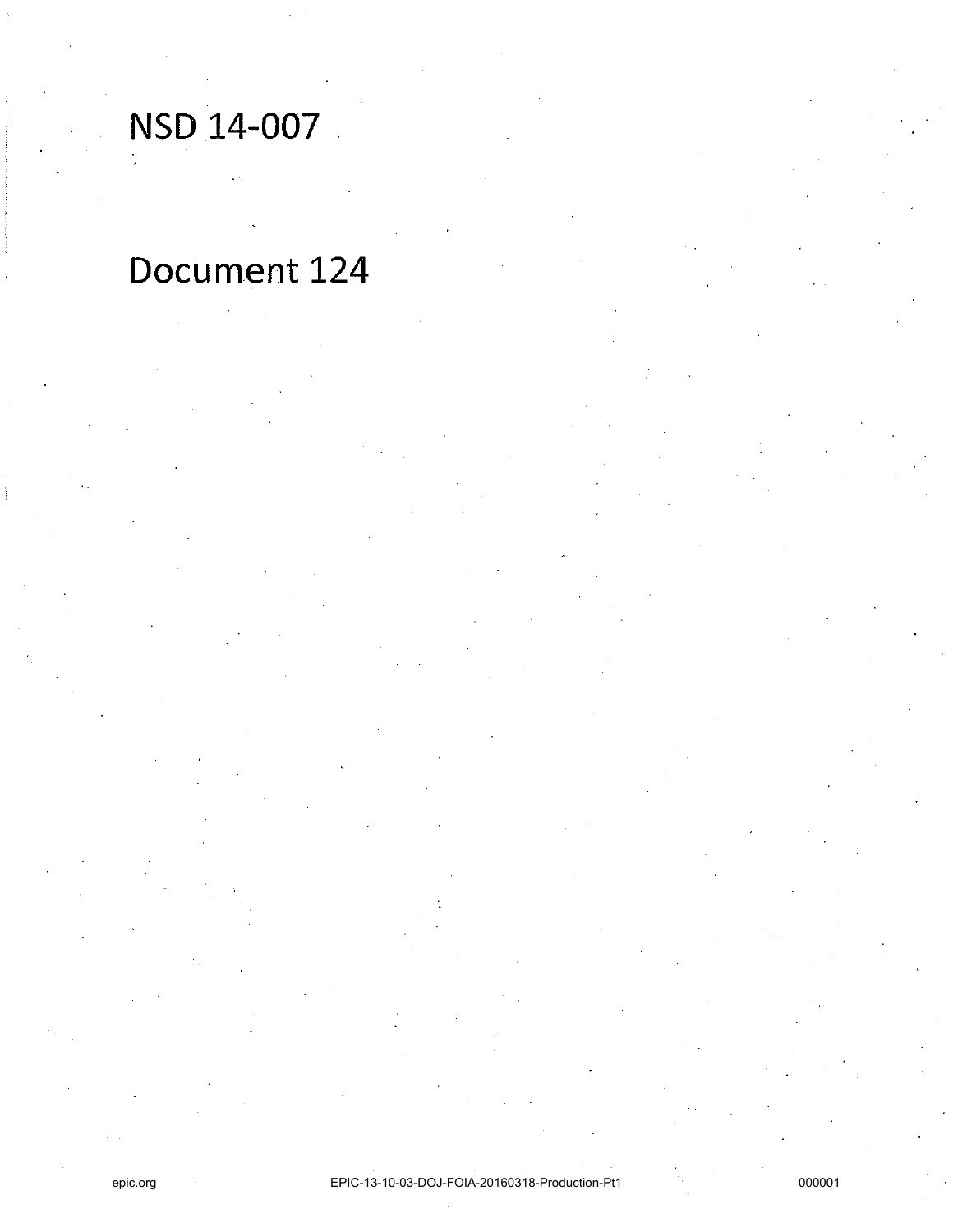

Office of Legislative Affairs

**DATE: 02/26/2016 FBI INFO. CLASSIFIED BY J23J98T32**  REASON, 14(C) **DECLASSIFICATION: 12/31/2041** 

Office of the Assistant Attorney General

*Washington, D.C. 20530* 

#### TOP SECRET//COMINT//NOFORN//X1

DEC 29 2005

The Honorable Peter Hoekstra Chairman Permanent Select Committee on Intelligence U.S. House of Representatives Washington, DC 20515

Dear Mr. Chairman:

In accordance with Sections 1808(a), 1826, 1846, and 1862 of the Foreign Intelligence 'Surveillance Act of 1978, as amended, I am submitting herewith the semi-annual reports of the Attorney General concerning electronic surveillances and physical searches conducted under the Act, all requests for pen registers and trap and trace surveillance, and all requests for access to certain business records (including the production of tangible things) under the Act. In addition, in accordance with Section 6002 of the Intelligence Reform and Terrorism Prevention Act of 2004, Pub. L. ,108-458, I am submitting herewith the semi-annual report of the Attorney General also concerning certain activities under and legal interpretations of the, Foreign Intelligence Surveillance Act of 1978, 50 U.S.C.  $\S$  1801, et. seq. These reports cover the period January 1, 2005, through June 30, 2005.

Sincerely,

 $\mathcal{H}$ illin E. Muschell

William E. Moschella Assistant Attorney General

, !Attachments

CC: The Honorable Jane Harman " Ranking Minority Member

> TOP SECRET//COMINT//NOFORN//X1 INCLASSIFIED WHEN ATTACHMENTS ARE REMOVEH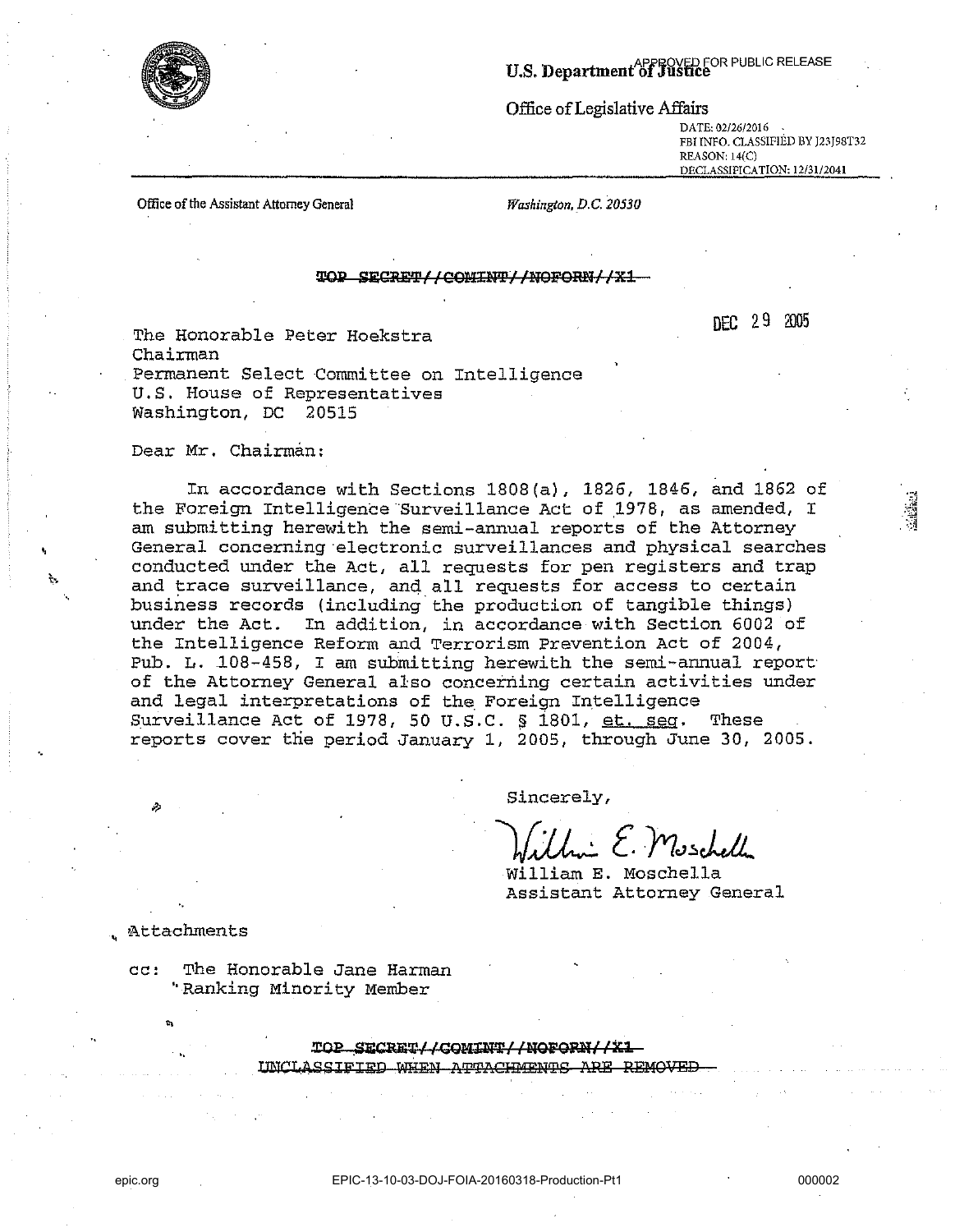

### APPROVED FOR PUBLIC RELEASE<br>U.S. Department of Justice

Office of Legislative Affairs

Office of the Assistant Attorney General *Washington, D.C. 20530* 

#### ~ Si:CqTIICOJ!ll:»~/l!l9FQil!i/ **IXl.**

DEC 29 2005

The Honorable Pat Roberts Chairman senate select Committee on Intelligence united states Senate Washington, DC 20510

Dear Mr. Chairman:

"

In accordance with Sections 1808(a), 1826, 1846, and 1862 of the Foreign Intelligence Surveillance Act of 1978, as amended, I am submitting herewith the semi-annual reports of the Attorney General concerning electronic surveillances and physical searches conducted under the Act, all requests for pen registers and trap and trace surveillance, and all requests for access to certain business records (including the production of tangible. things) under the Act. In addition, in accordance with Section 6002 of the Intelligence Reform and Terrorism Prevention Act of 2004, pub. L. 108-458, I am submitting herewith the semi-annual report of the Attorney General also concerning certain activities under and legal interpretations of the Foreign Intelligence Surveillance Act of 1978, 50 U.S.C. § 1801, et. seq. These reports cover the period January 1, 2005, through June *30, 2005.* 

Sincerely,

+ E. Moscheller

William E. Moschella Assistant Attorney General

.. Attachments

**.**<br> $^{\circ}$ 

cc: The Honorable John D. Rockefeller IV "Vice Chairman

**LOP SECRET// COMINT//NOFORN//X1** 

UNCLASSIFIED WHEN ATTACHMENTS ARE REMOVED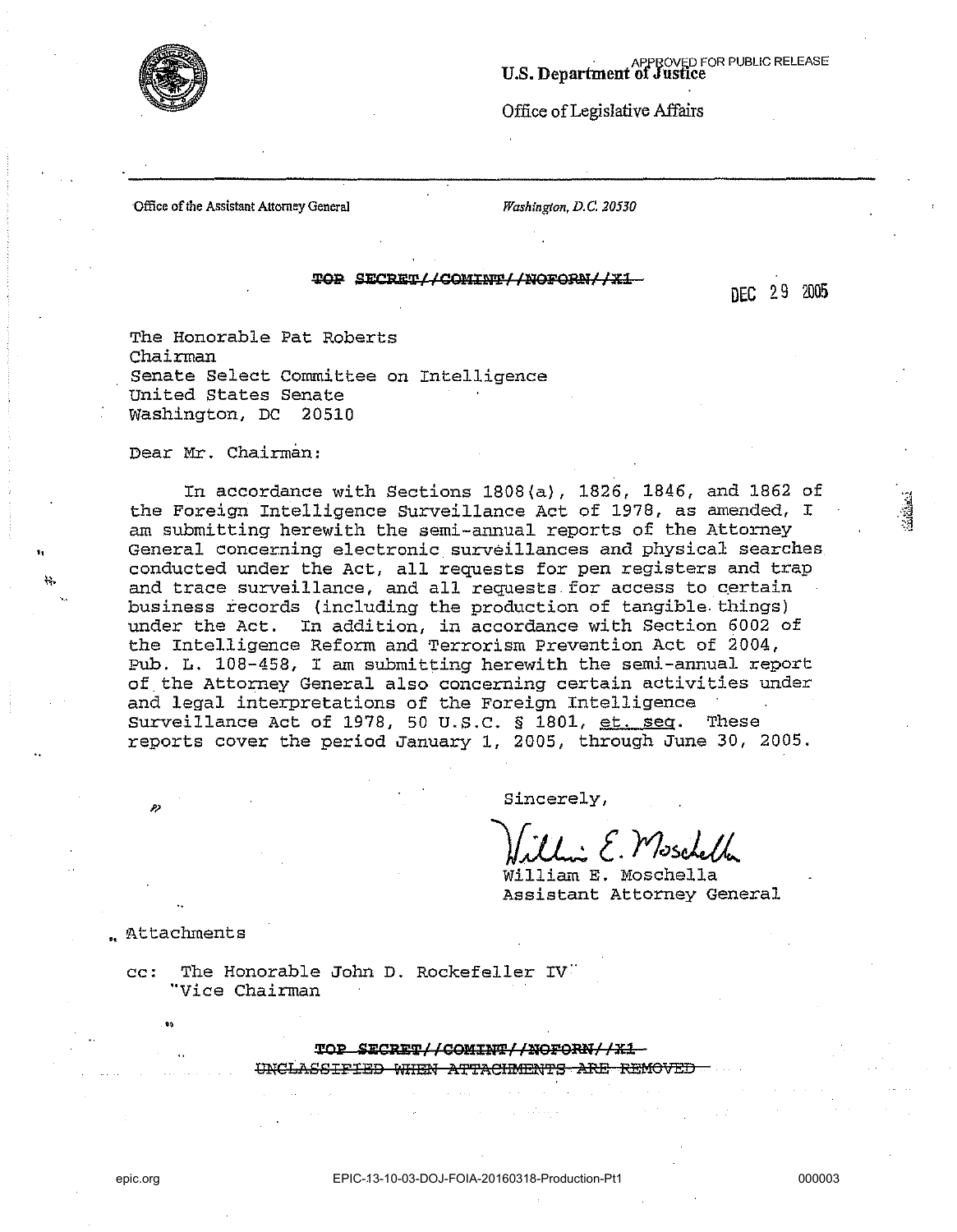

## U.S. Department of Justice FOR PUBLIC RELEASE

Office of Legislative Affairs

Office of the Assistant Attorney General

Washington, D.C. 20530

TOP SECRET//NOFORN//X1

dec 291 2005

The Honorable Arlen Specter Chairman Committee on the Judiciary United States Senate Washington, DC 20510

Dear Mr. Chairman:

In accordance with Sections 1826, 1846, and 1862 of the Foreign Intelligence Surveillance Act of 1978, as amended, I am submitting herewith the semi-annual reports of the Attorney General concerning physical searches conducted under the Act, all requests for pen register and trap and trace surveillance, and all requests for access to certain business records (including the production of tangible things) under the Act. In addition, in accordance with Section 6002 of the Intelligence Reform and Terrorism Prevention Act of 2004, Pub. L. 108-458, I am submitting herewith the semi-annual report of the Attorney General also concerning certain activities under and legal interpretations of the Foreign Intelligence Surveillance Act of 1978, 50 U.S.C. § 1801, et. seq. These reports cover the period January 1, 2005, through June 30, 2005.

Sincerely,

- E. Moschell

William E. Moschella Assistant Attorney General

. Attachments

The Honorable Patrick J. Leahv  $CC:$ "Ranking Minority Member

> TOP SECRET//NOFORM//X1 UNCLASSIFIED WHEN ATTACHMENTS -<del>ARR</del>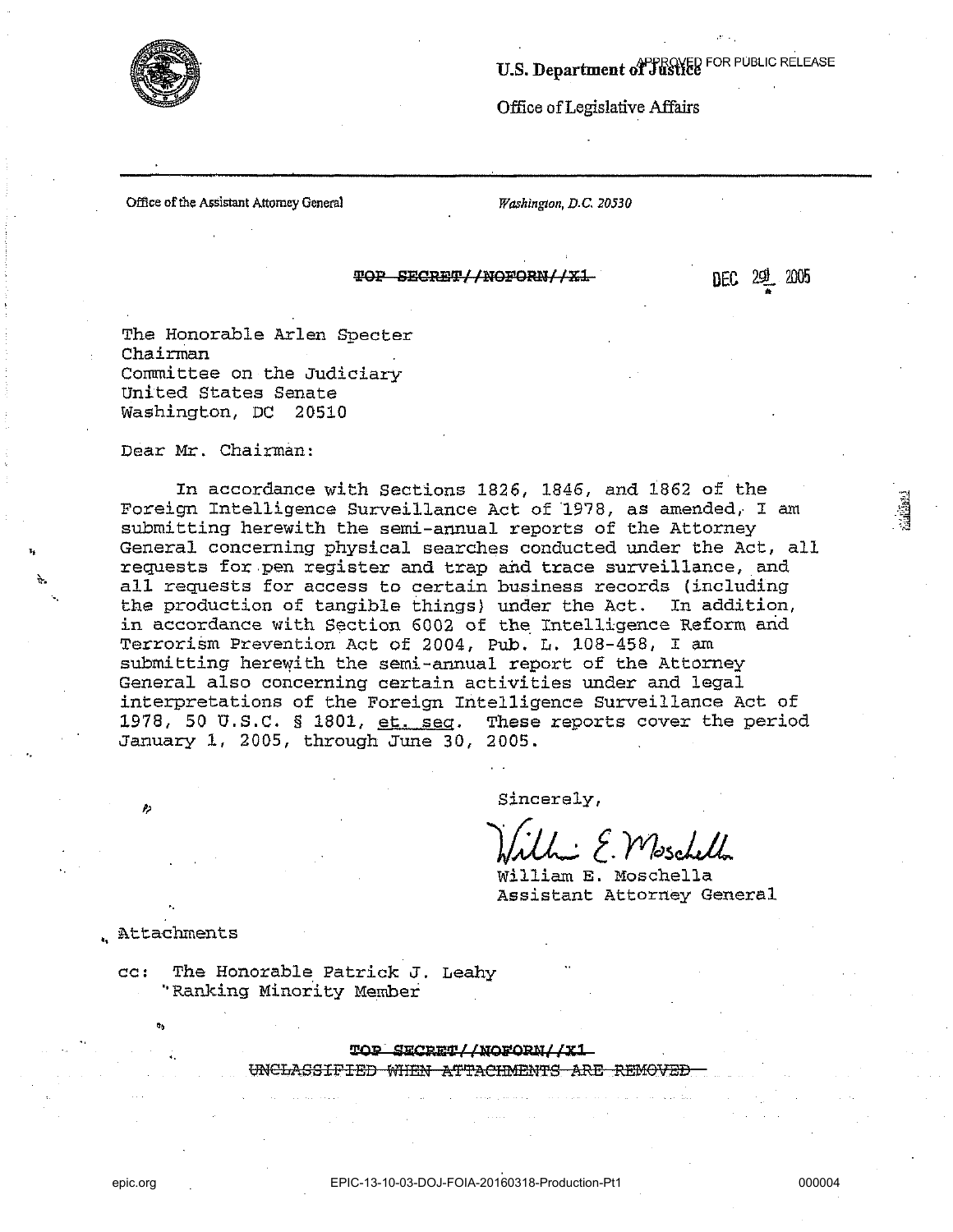DEC 2.9 2005

**Sichons** 

#### U.S. Department of Jnstice

Office of Legislative Affairs

Office of the Assistant Attorney General

*Washington, D.C. 20530* 

#### TOP SECRET//NOFORN//X1

The Honorable F. James Sensenbrenner, Jr. Chairman Committee on the Judiciary u.s. House of Representatives Washington, DC 20515

Dear Mr.. Chairman:

In accordance with Sections 1826, 1846, and 1862 of the Foreign Intelligence Surveillance Act of 1978, as amended, I am submitting herewith the semi-annual reports of the Attorney General concerning physical searches·conducted under the Act, all requests for pen register and trap and trace surveillance, and all requests for access to certain business records (including the production of tangible things) under the Act. In addition, in accordance with Section 6002 of the Intelligence Reform and Terrorism Prevention Act of 2004, Pub. L. 108-458, I am submitting herewith the semi-annual report of the Attorney General also concerning certain activities under and legal interpretations of the Foreign Intelligence Surveillance Act of 1978, 50 U.S.C. § 1801, et. seq. These reports cover the period January 1, 2005, through June 30, 2005.

Sincerely,

Willie E. Mosclella

William E. Moschella Assistant Attorney General

" Attachments

cc: .. The Honorable John Conyers, Jr. Ranking Minority Member

TOP SECRET//NOFORN//X1

UNCLASSIFIED WHEN ATTACHMENTS ARE REMOVED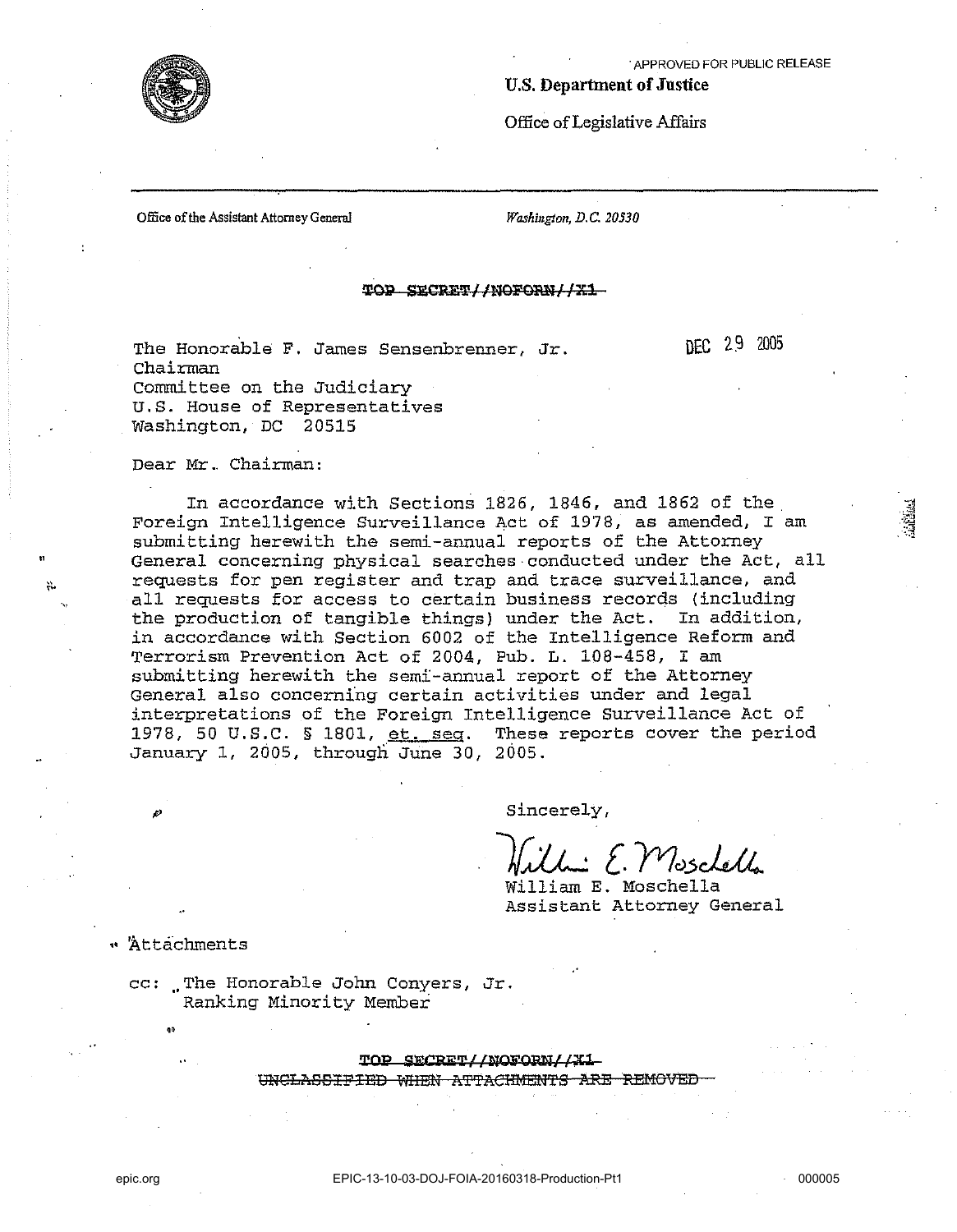withholdings. 'fep SECRE'f/ /COMHfi'/ /NeFeRN/ /JEl

#### section 1: Introduction (U)

This report *is* submitted pursuant to Sections l08(a), 306, *406,* and 502 of the Foreign Intelligence Surveillance Act of 1978 (FISA or the Act), as amended, 50 U.S.C. §§ 1801-1811, 1821-1829, 1841-1846, 1861-1862. It covers all electronic surveillance, physical searches, pen register/trap and trace surveillance, and requests for access to certain business records for foreign intelligence purposes conducted under the Act by the Federal Bureau of Investigation (FBI), and electronic surveillance conducted by the National Security Agency (NSA) , during the period January 1, 2005, through June 30, 2005. *+B1* 



The FISC denied no applications during this reporting period as they were originally presented. (U)

.. <u>L87</u>

TOP SECRET//COMINT//NOFORN//X1 1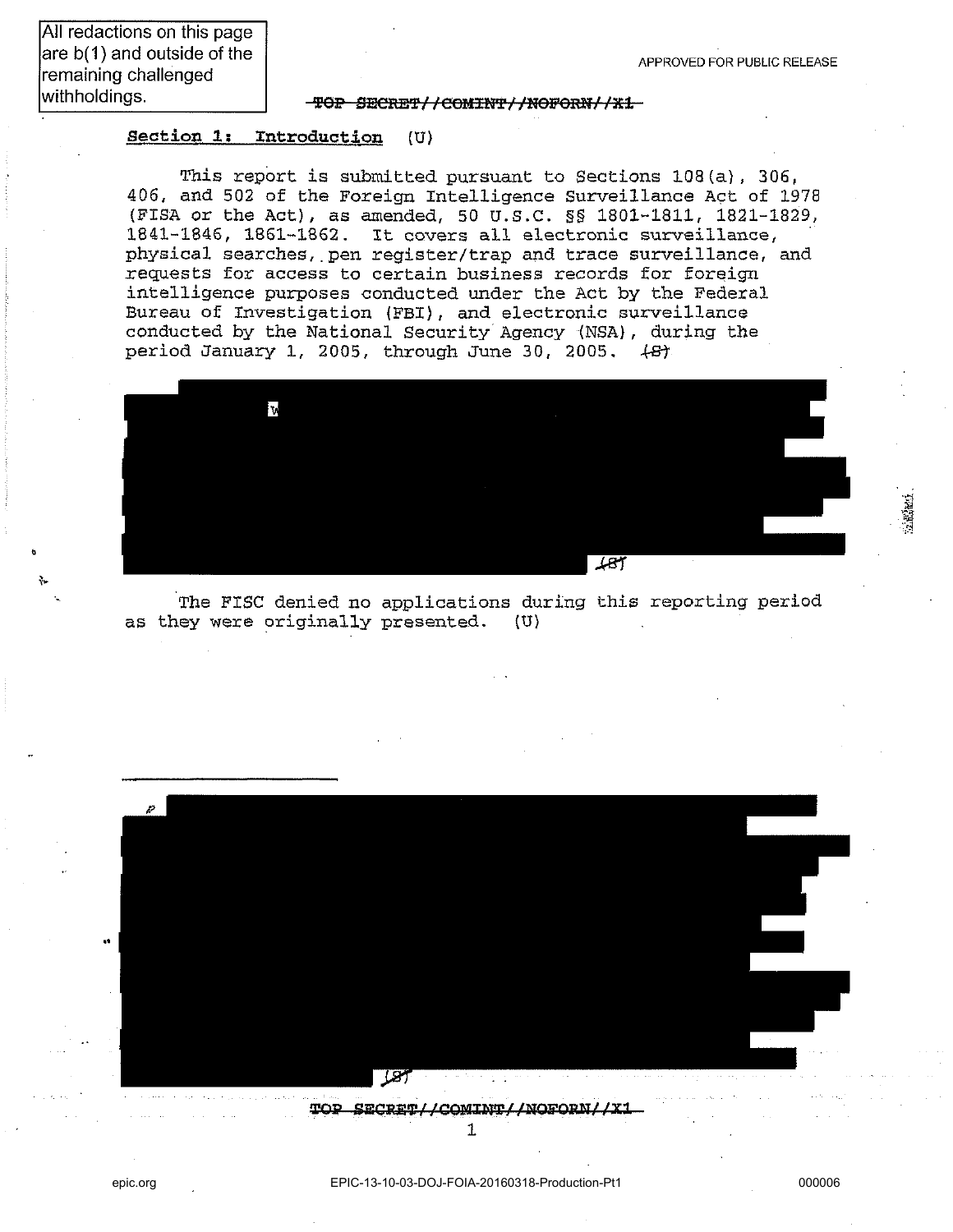TOP SECRET//COMINT//NOFORN//X1





TOP SECRET//COMINT//NOFORN//X1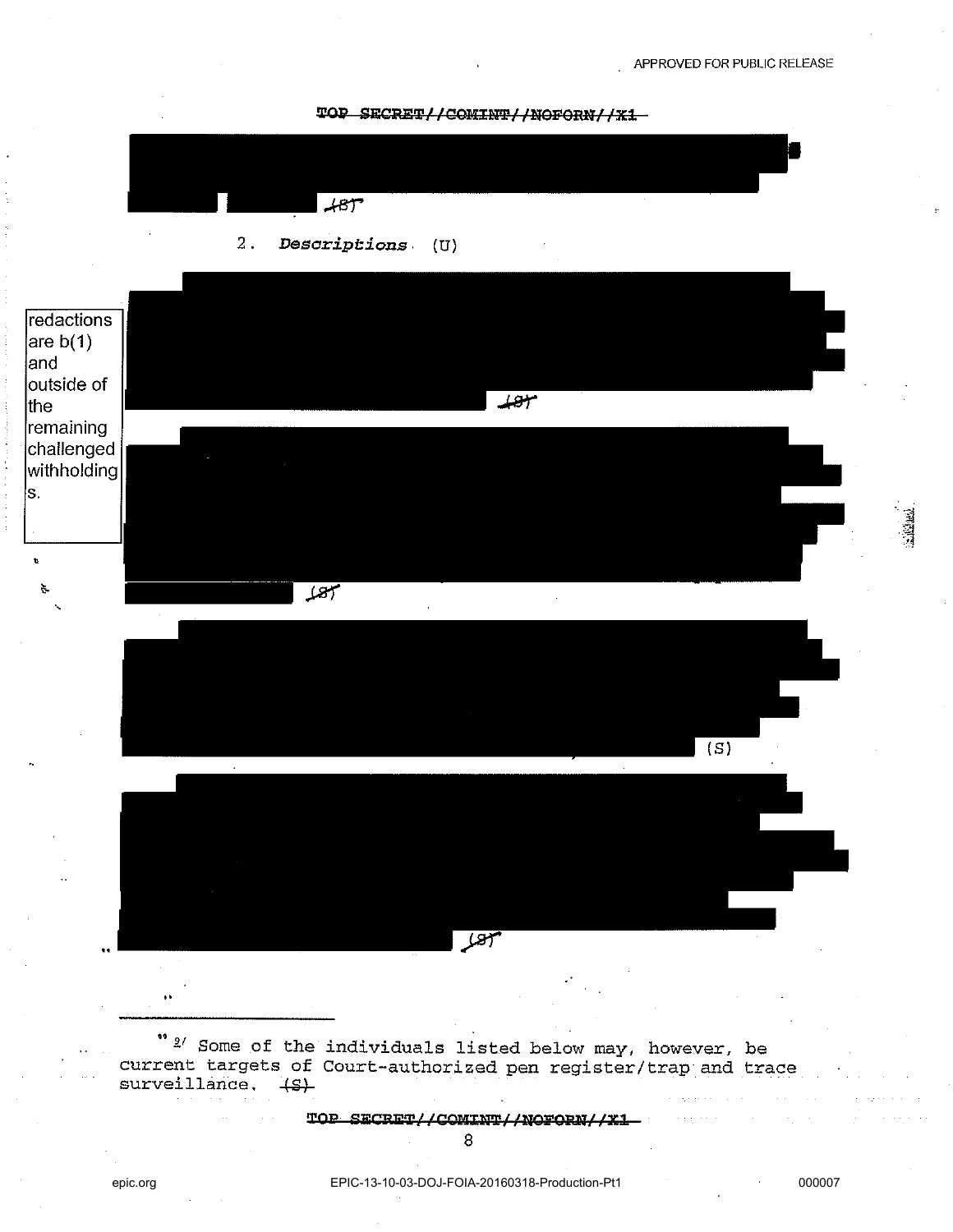all redactions on this page are b(1) and outside of the remaining challenged 3. with holdings APPROVED FOR PUBLIC RELEASE **TOP SECRET//COMINT//NOFORN//X1** 

 $187$ 

### D. **Emergency Surveillance** or Physical **Search** (U)

During this reporting period, the Attorney General (or Deputy Attorney General or Acting Attorney General) authorized emergency electronic surveillance and/or physical search pursuant to 50 U.S.C. §§ 1805(f), 1824(e), or  $1843(a) - (b)$ . These emergency authorizations resulted in

and two applications for pen register/trap and trace surveillance.<sup>15</sup> Applications or other appropriate pleadings were, filed with the FISC within 72 hours of each emergency authorization (for electronic surveillance and/or physical search applications), or within 48 hours (for pen register/trap and trace applications). The FISC approved all of the applications and/or accepted the other pleadings. *\SJ* 





39

"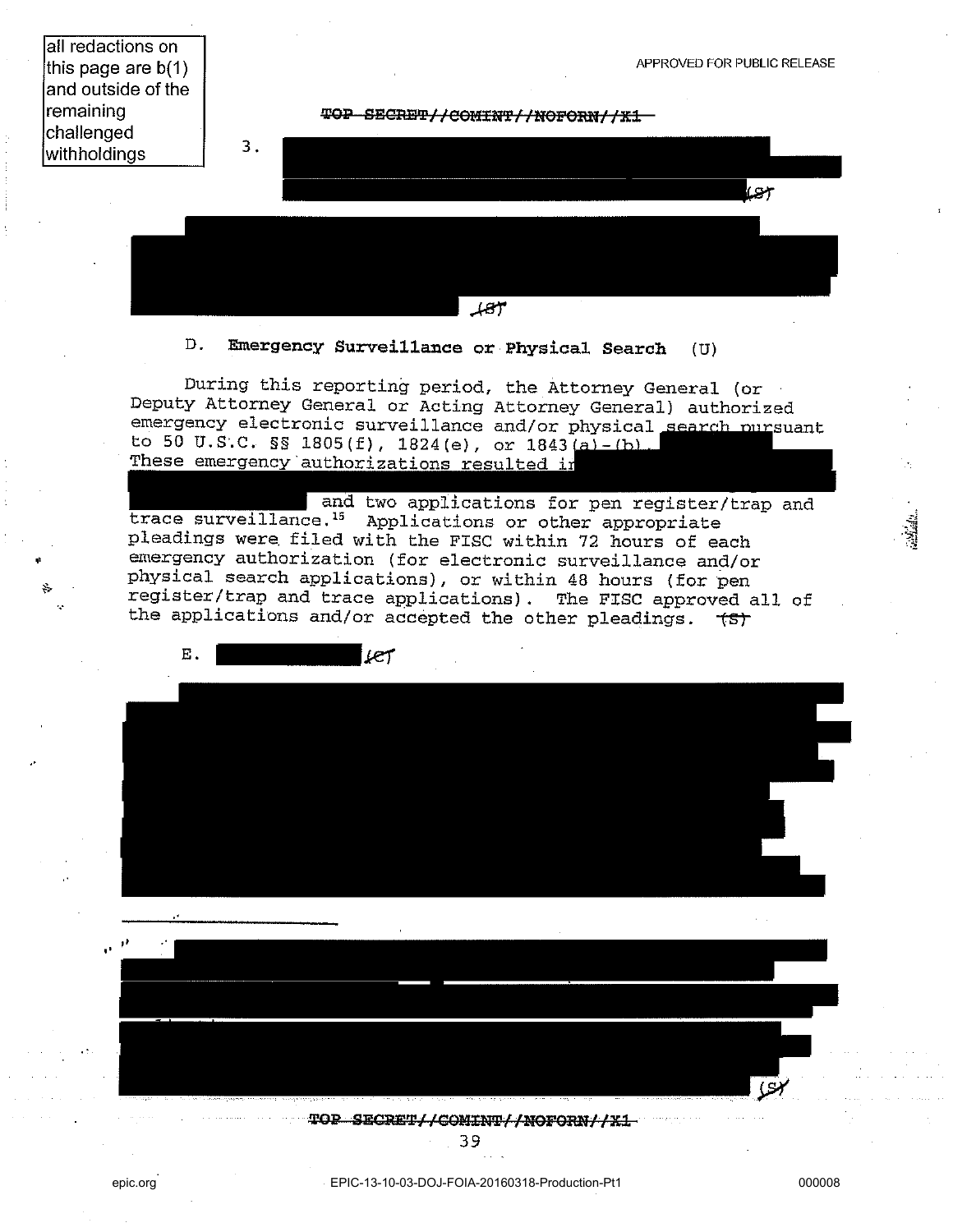all redactions on this page are b(1) and outside of the remaining challenged withholdings.

•

•

•

•

•

"

.'

#### TOP SECRET//COMINT//NOFORN//X1

categories of information sought pursuant to 50 U.S.C. § 1861 were: (1) driver's license records from state departments of motor vehicles; (2) public accommodations; (3) apartment lease records; (4) credit card records; and (5) telecommunications subscriber information for telephone numbers in conjunction with the FISC-authorized installation and use of pen registers/trap and trace devices. (U)

During the reporting'period covered by this semi-annual report, the government obtained FISC approval of 77 requests 'for the production of tangible things under Section 215. All of these orders were for records related to an investigation authorized under Attorney General guidelines. None involved investigations being conducted solely on the basis of activities protected by the First Amendment. These orders involved the following categories of targets and types of records:



. The government continues to file, and the FISC has approved, requests for the production of tangible things pursuant to 50 U.S.C. § 1861. These requests will be reported in the semiannual reports covering the period in which they are filed and approved. None of these investigations are being conducted based solely on activities protected by the First Amendment.  $\mathcal{A}$ 87

TOP SECRET//COMINT//NOFORN//X1

 $\mathbf{u}'$ '~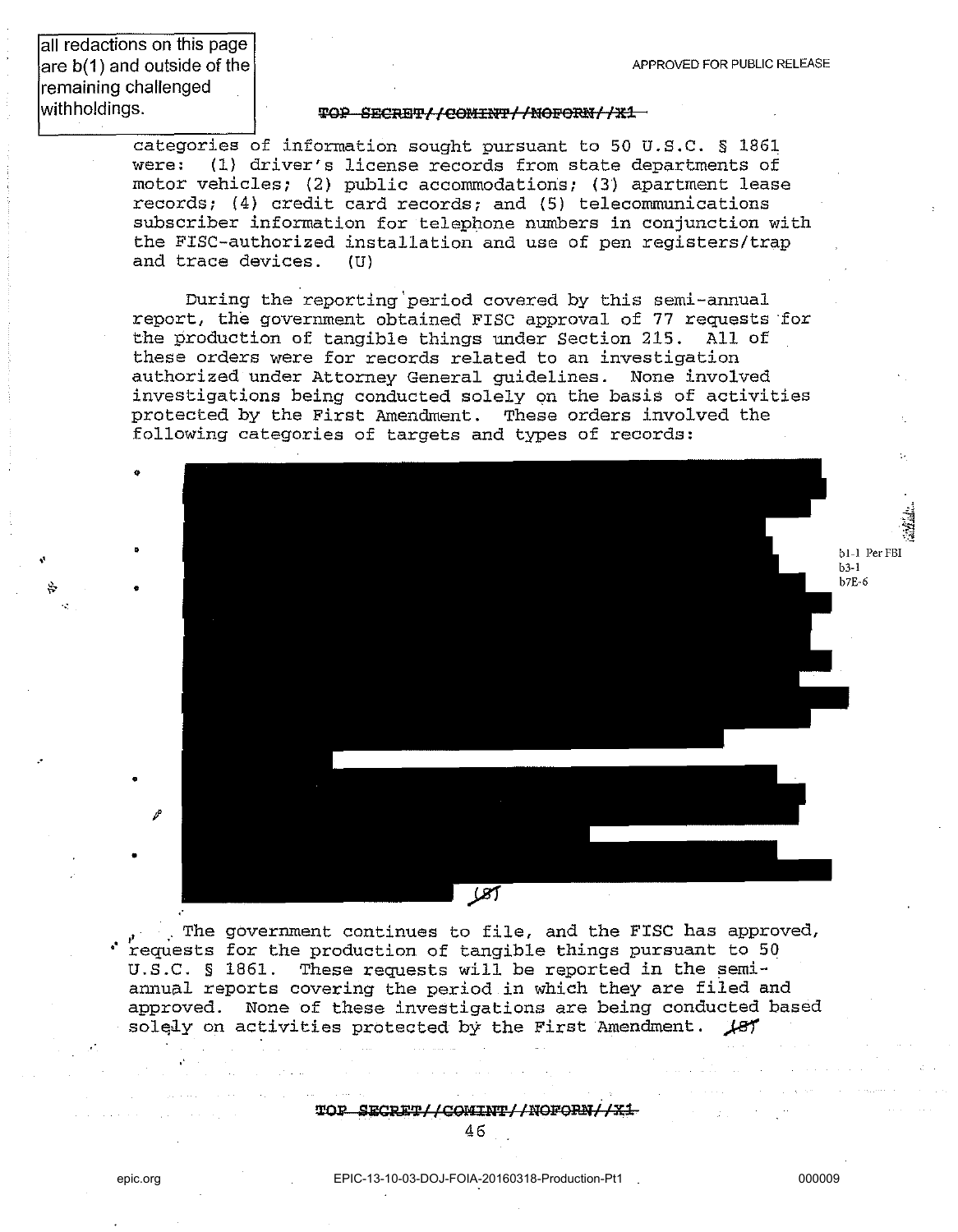#### **'J.!OP SEGMIP/ I COI!U;NIPlINOFORNllxi**

As was discussed in the previous semi-annual report, many of the requests for the production of tangible things pursuant to 50 U.S.C. § 1861 are now being presented to the FISC in a combined format with pen register/trap and trace applications.



#### D. Scope of FISC's Jurisdiction (U)

As reported in previous semi-annual reports, the FISC asked the government to file a memorandum of law addressing a question about the scope of the FISC's jurisdiction. On October 17, 2003, a FISC judge raised the following question during a hearing:



**bl-l PcrFBI b3-1 h7E-S** 



TOP SECRET//COMINT//NOFORN//X1

**.'**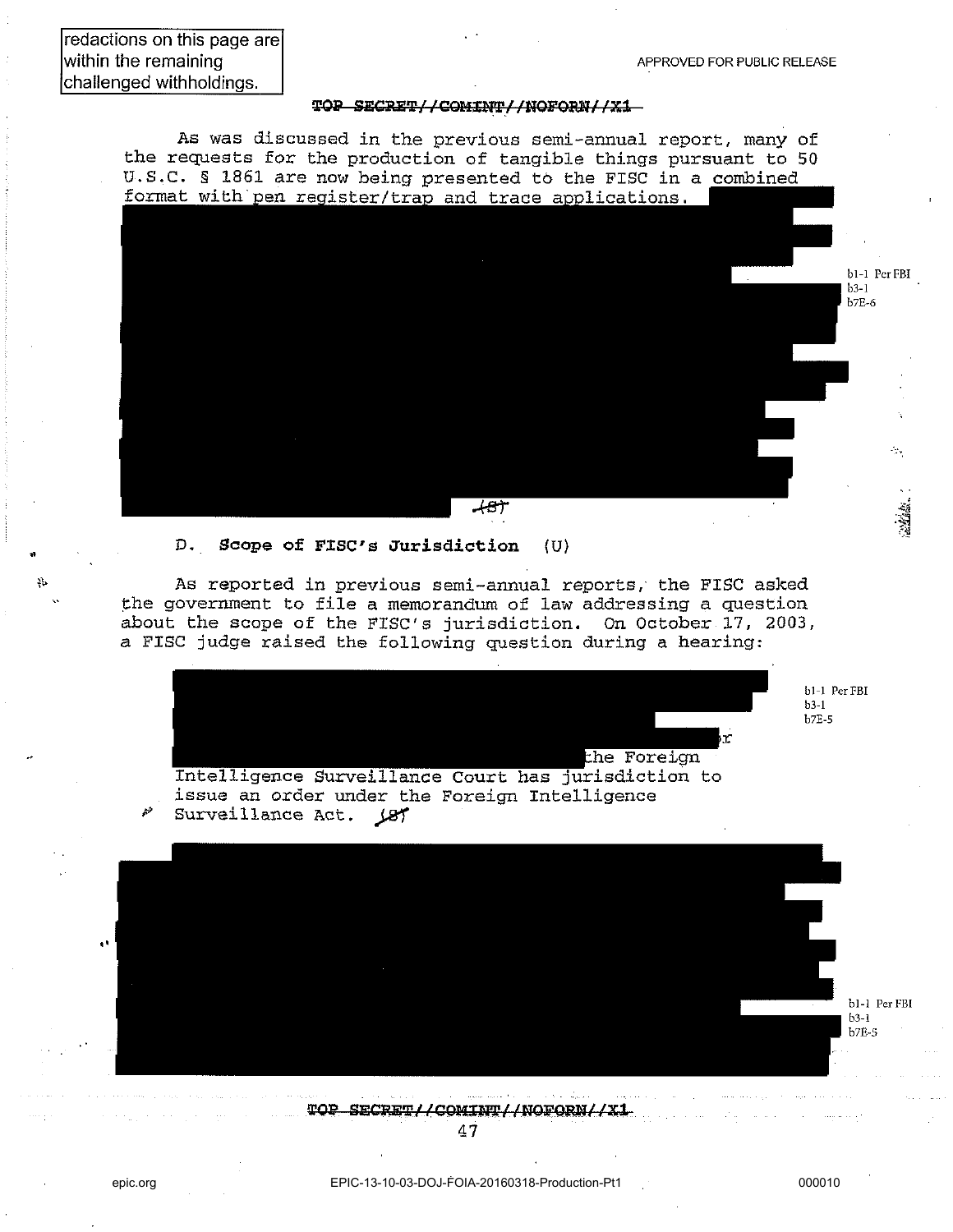#### TOP SECRET// COMINT// NOFORN/ / X1

Thus, the FISC concluded that the interception of such communications was not covered by the Act.  $\mu$ BT



The government continues to expect that, as the means of communication used by terrorists and other FISA targets change, difficult questions about the applicability of FISA will continue to arise. We will keep Congress informed as these issues develop.  $\mathcal{F}$ 

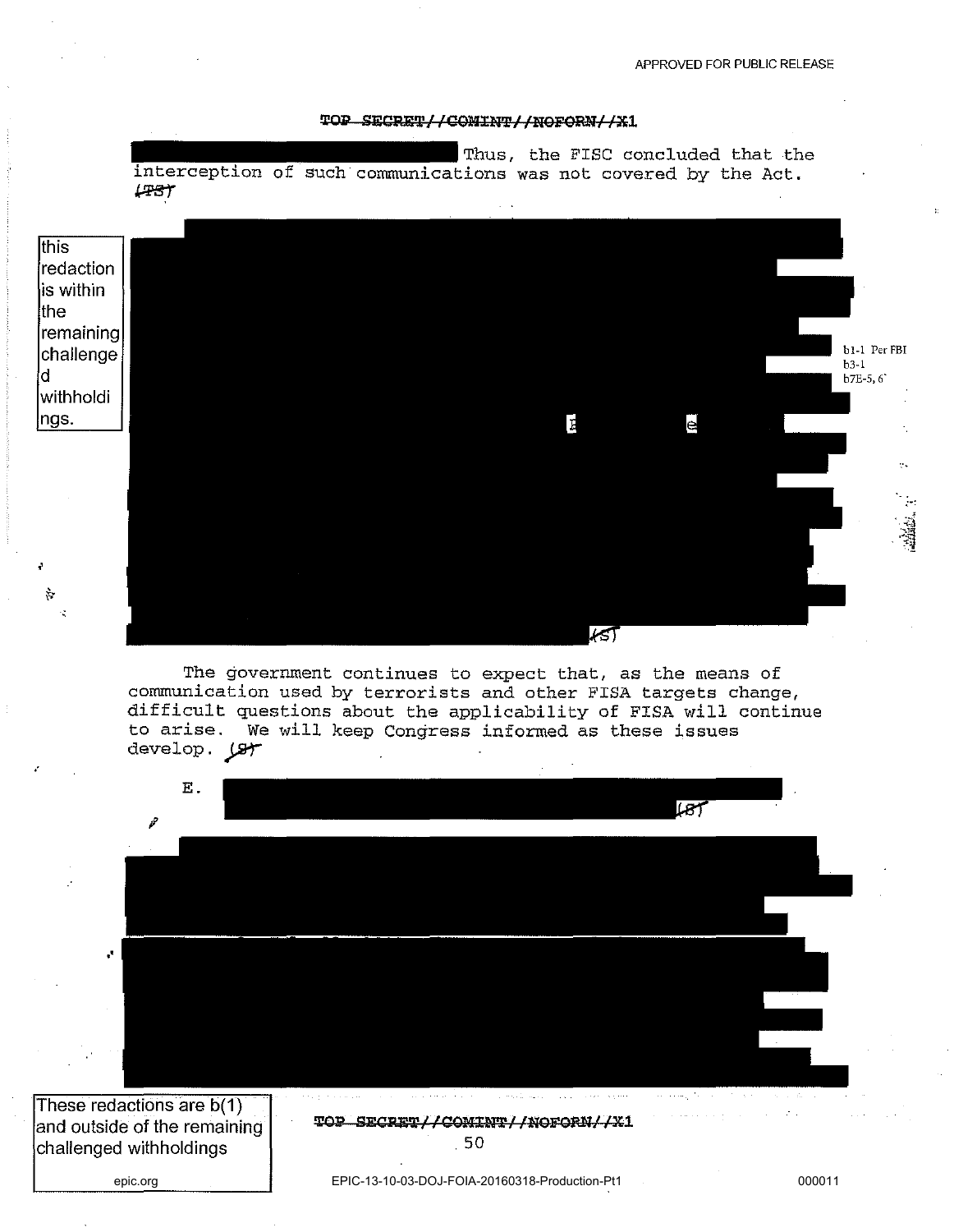





G. Other Legal Interpretations under FISA by the FISC (U)







53

.'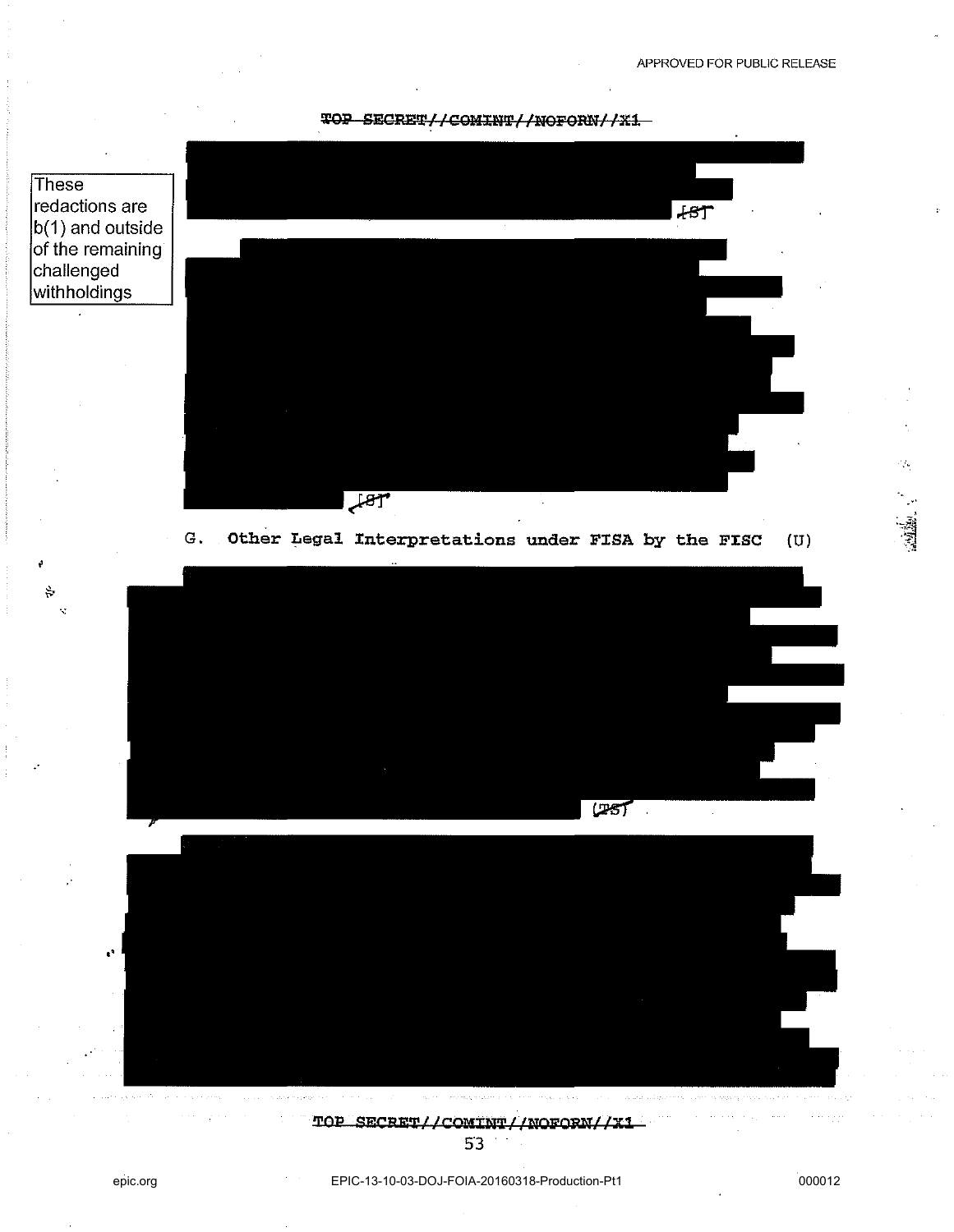APPROVED FOR PUBLIC RELEASE



aadib.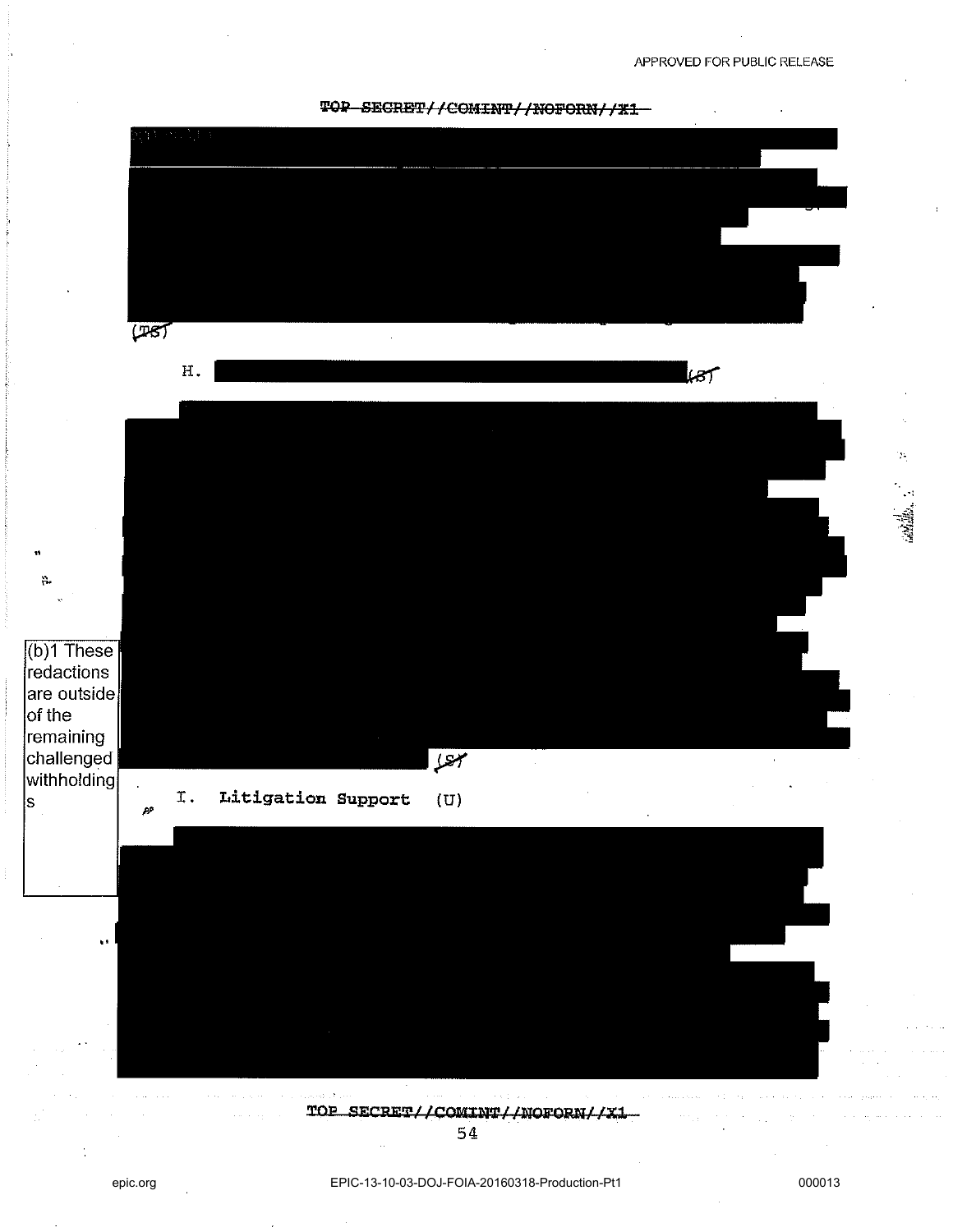(b)1 All redactions on this page are outside of the remaining challenged withholdings

à

APPROVED FOR PUBLIC RELEASE

TOP SECRET//COMINT//NOFORN//X1



 $K_{\bullet}$ FISA Process Improvements  $(U)$ 



 $\epsilon_{\rm eff}$  ,  $\epsilon_{\rm e}$ where  $\alpha$  is  $\rho_{\rm SN} = \pi / (m_{\rm pl} \epsilon / \epsilon)$  . The second section e e mara de la provincia de l  $\mathbb{E}\left[\left\langle \mathbb{E}_{\mathbf{y}}\left(\mathbf{y},\mathbf{y}\right),\mathbb{E}_{\mathbf{y}}\left(\mathbf{y},\mathbf{y}\right)\right\rangle \right] =\left\langle \mathbb{E}_{\mathbf{y}}\left(\mathbb{E}_{\mathbf{y}}\left(\mathbf{y},\mathbf{y}\right),\mathbb{E}_{\mathbf{y}}\left(\mathbf{y},\mathbf{y}\right),\mathbb{E}_{\mathbf{y}}\left(\mathbf{y},\mathbf{y}\right)\right)\right\rangle$ 

TOP SECRET//COMINT//NOFORN//X1

56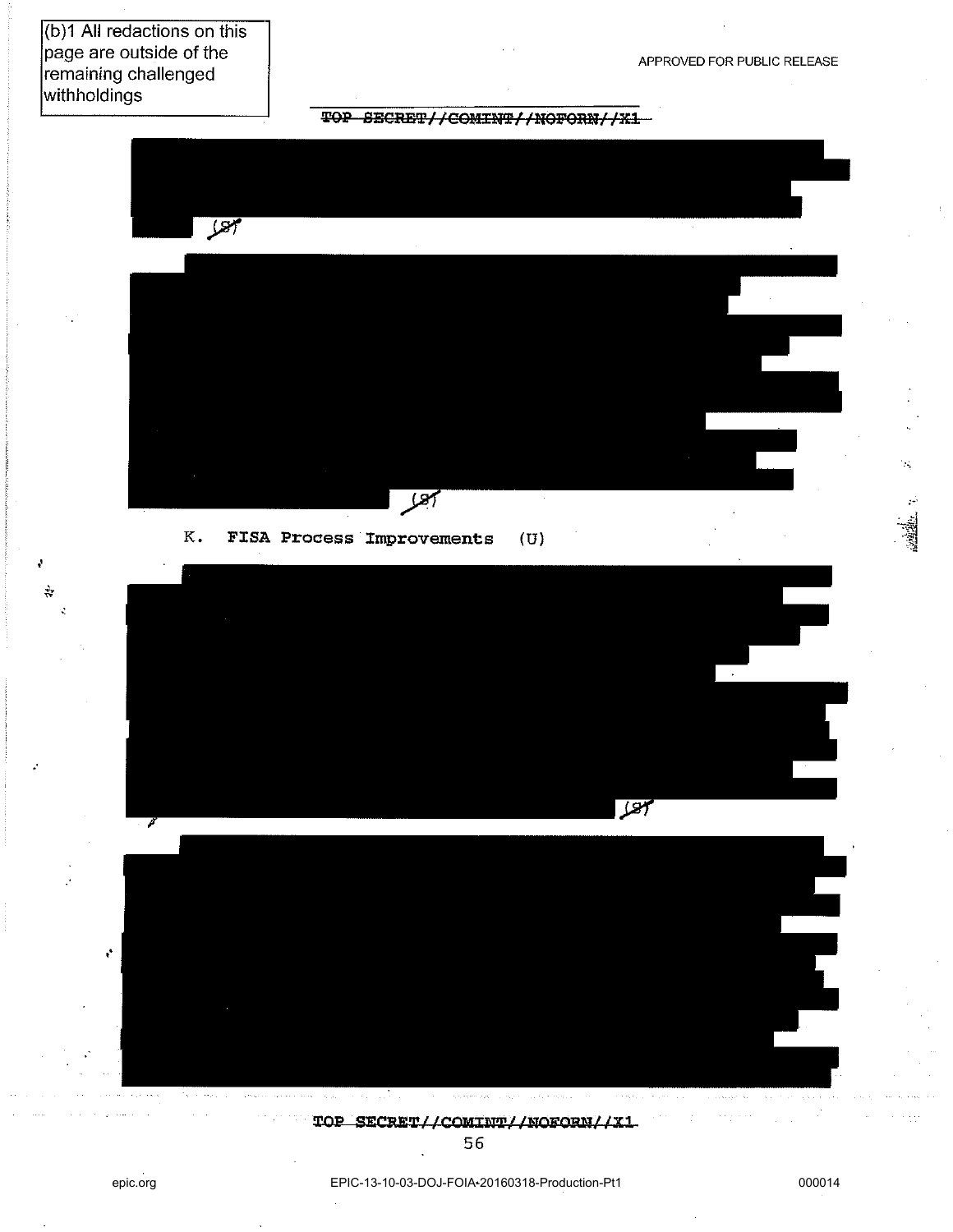'",'

 $\Delta V$  $\frac{1}{2}$  .

All redactions on this page are b(1) and outside of the remaining challenged withholdings

#### TOP SECRET//NOFORN//X1

### THE ATTORNEY GENERAL'S SEMI-ANNUAL REPORT UNDER THE FOREIGN INTELLIGENCE SURVEILLANCE ACT OF 1978, AS AMENDED BY SECTION 6002 OF THE INTELLIGENCE REFORM AND TERRORISM PREVENTION ACT OF 2004 December 2005

This report is submitted pursuant to the Foreign Intelligence Surveillance .Act of 1978 ("FISA" or the "Act"), as amended, 50 U.S.C.  $\S$ § 1801 et seg., and covers the period January 1, 2005, through June 30, 2005. (U)

#### **I.** Aggregate Number of Persons Targeted for Orders Under the Act (U)

Section  $601(a)$  (1) of FISA requires the Attorney General to report on "the aggregate number of persons targeted for orders issued under the Act" for electronic surveillance, physical search, pen registers, and access to records. FISA defines "person" as "any individual, including any officer or employee of the Federal Government, or any group, entity, association, corporation, or foreign power." 50 U.S.C.  $\S$  1801 $(m)$ . (U)



|  | Classified by: James A. Baker, Counsel |
|--|----------------------------------------|
|  | for Intelligence Policy, Office of     |
|  | Intelligence Policy and Review,        |
|  | U.S. Department of Justice             |
|  | Reason:<br>1.4(c)                      |
|  | Declassify on: X1                      |
|  |                                        |
|  |                                        |

**'fOP DEe:RB'£' II NOPORNlllEl** 

in Nord<br>1980 - Paris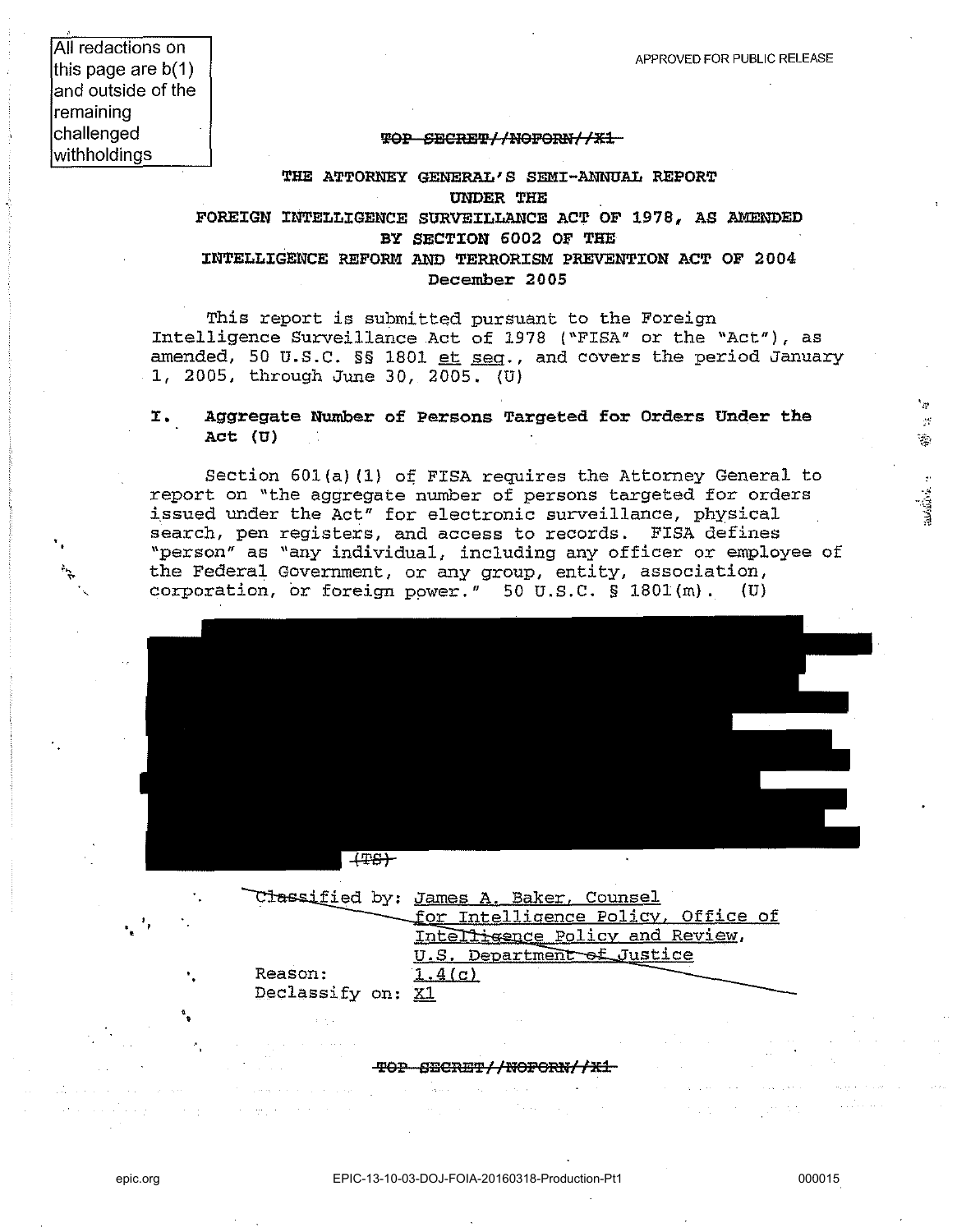All redactions on this page are b(1) and outside of the remaining challenged withholdings.

APPROVED FOR PUBLIC RELEASE

**TOP SECRET//NOFORN//X1** 



B. Physical Searches (U)

 $(S)$ .

c. Pen Registers/Trap and Trace Devices (U)

The aggregate number of persons targeted for orders for pen registers/trap and trace devices issued under section *402* of the Act, 50,U.S.C. § 1842, from January 1, 2005, through June *30, 2005,* was at least 130. ' .(S)

D. Access to Tangible Things (U)



 $(5)$ 

epic.org EPIC-13-10-03-DOJ-FOIA-20160318-Production-Pt1 000016

 $\mathcal{L}$ ž.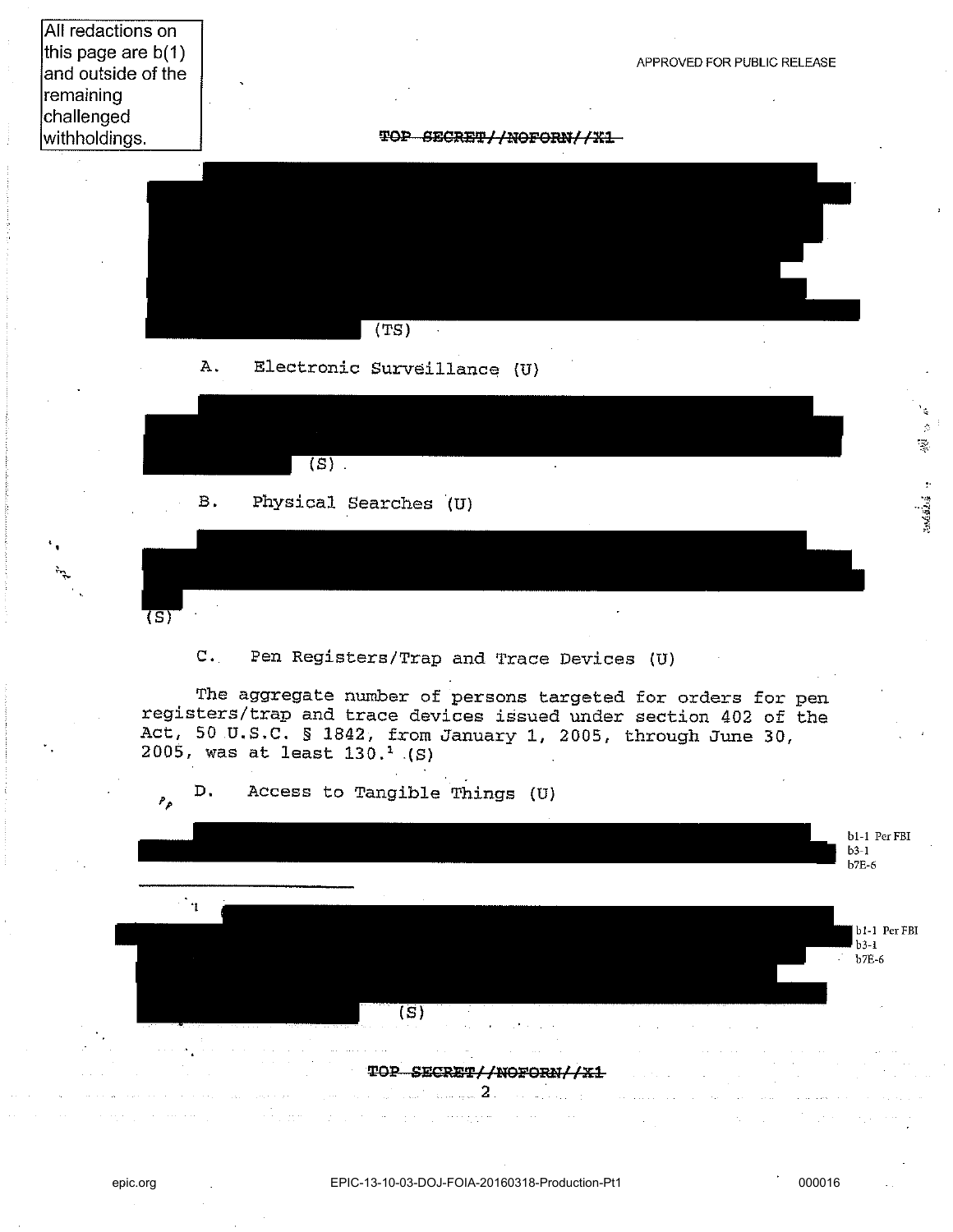TOP *SECRET*//NOFORN//X1





During the reporting period from January 1, 2005, through June 30, 2005, there were two significant legal interpretations of the Act involving matters before the Foreign Intelligence Surveillance Court ("the Court") or the Foreign Intelligence Surveillance Court of Review ("the Court of Review"), including interpretations presented in applications or pleadings filed with the Court or the Court of Review. Both were presented in supplemental briefs filed by the government with the Court in connection with applications submitted pursuant to the Act by the government. A summary of those legal interpretations follows. (S)